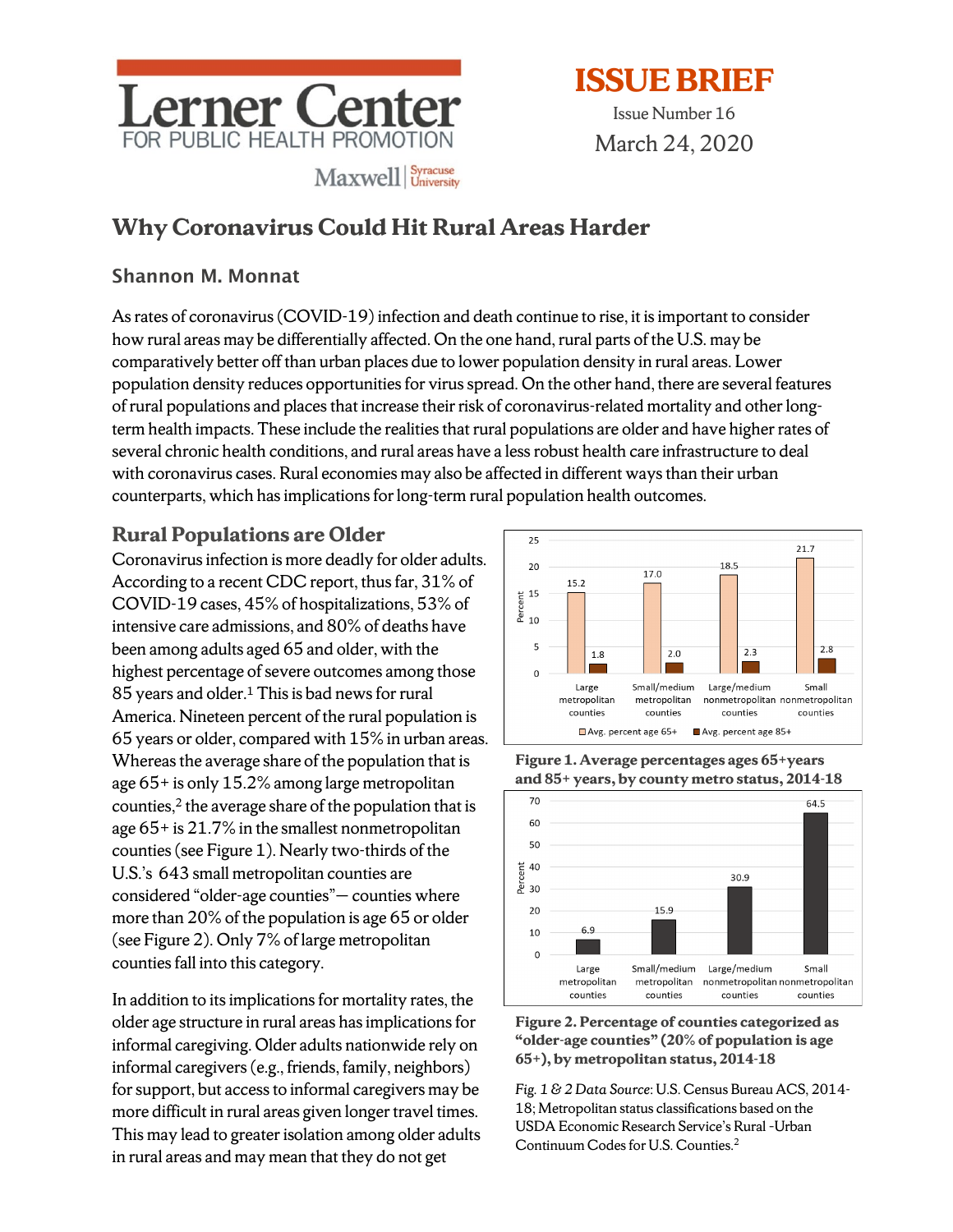necessary healthcare services and other essential resources, like medications, groceries, and social interaction.

## **Rural Areas have Higher Prevalence of Chronic Health Conditions**

Early data from China show that people with certain serious chronic medical conditions, such as heart disease, diabetes, chronic respiratory disease, lung cancer, and depression are at greater risk of death and other serious complications from COVID-19 because these conditions weaken the body's health defense and immune system against viral infection.3 Rural Americans have higher rates of each of these chronic health conditions than their urban peers(see Figure 3). This means that although transmission rates may be lower in rural areas, the percentage of cases resulting in death and other serious complications could be higher in rural than in urban areas.





*Data source*: [https://www.ruralhealthinfo.org/topics/chronic-disease#urban-comparison;](https://www.ruralhealthinfo.org/topics/chronic-disease#urban-comparison) *Chart*: Shannon Monnat

### **More Limited Health Care Infrastructure in Rural Areas**

Since 2010, 126 rural hospitals across 31 states have closed.<sup>5</sup> Even when hospitals are available in rural areas, they do not have the capacity to deal with a surge in coronavirus cases, and they have limited availability of medical personnel, ventilators, personal protective equipment(e.g., masks, gloves, gowns), and other essential supplies. Particularly concerning is that only 1% of the nation's ICU beds are located in rural areas.<sup>6</sup> In addition, rural physicians are older than their urban counterparts, meaning that they are at very high risk while providing services.

Besides the resources that are necessary to treat the virus, COVID-19 testing availability and access is also essential because a) federal and state governments need to know where to allocate limited treatment resources and b) individuals may be more likely to self-isolate if they know there are positive cases in their communities. 7Moreover, people who do not know they have the virus because they have not been able to get tested may inadvertently pass the virus on to someone else. This was especially likely in the early stages of the pandemic before social distancing protocols had been widely adopted. By all accounts, the availability of tests for COVID-19 has been abysmal nationwide, but especially so in rural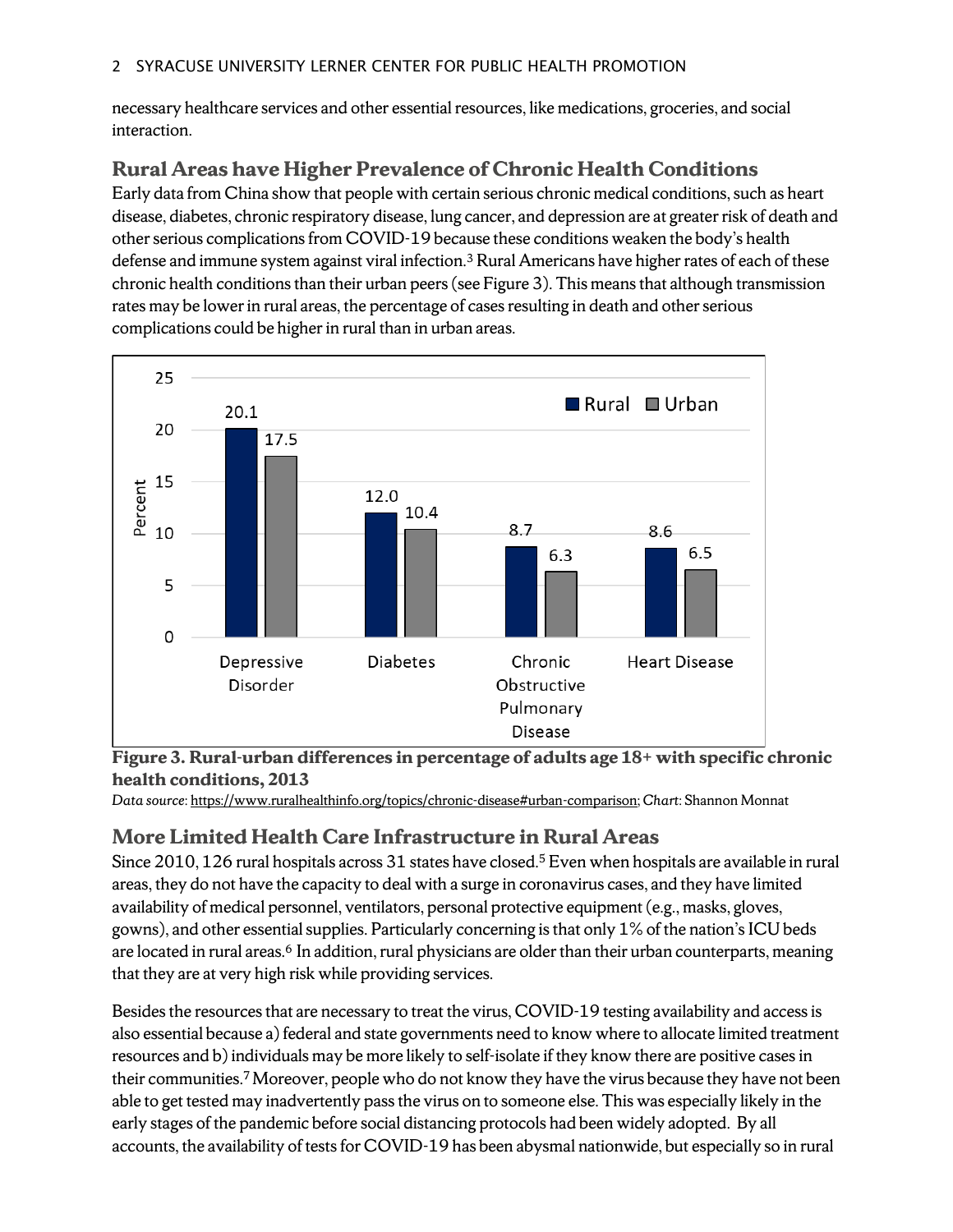areas. In general, testing rates have been lower in the most ruralstates (see Figure 4). The exceptions are Maine, New Hampshire, North Dakota, South Dakota, and Montana – all of which are at least 40% rural and currently have above average testing rates. High-volume mobile test collection sites are popping up in high population density areas on a daily basis, but most rural residents live hours from these sites. Some rural hospitals have converted office space normally used for other medical purposes into COVID-19 testing spaces, but this has varied significantly across the U.S.



## **Figure 4. COVID-19 Testing Rates are Lower in More Rural States**

*Notes*: Testing rates are measured as number of tests per 100,000 population *Data sources*: Population data came from the U.S. Census Bureau; Testing data are current as of 03/23/20 and came from the COVID Tracking Project [\(https://covidtracking.com/api/\)](https://covidtracking.com/api/) *Figure*: Shannon Monnat

### **Longer-Term Health Consequences**

There are also potential longer-term consequences to rural population health. The connection between local economic conditions and population health is well-documented. The Great Recession, which represented a severe and sudden economic downturn, was associated with higher population-level rates of poor self-reported health, disability, problems with digestion and sleep, diabetes, low-weight births, psychological distress, suicide, higher caloric intake, and declines in physical activity and fertility. <sup>8</sup> A review of multiple studies also showsthat alcohol consumption, problematic drinking, and smoking increased among individuals who lost their jobs during the Great Recession.8

Not only have rural economies not yet fully recovered from the Great Recession, but rural economies tend to be less diversified than urban economies, increasing risk of widespread job loss if that industry goes under. Nationwide, there have been massive layoffs in restaurants and bars, hotels, entertainment venues, and other hospitality venues. Places where a large share of employment and wages are coming from these types of businesses will be very hard hit. Rural counties are more likely to be dependent on these recreation-based industries(see Figure 5). Eighteen percent of small nonmetropolitan counties are economically dependent on recreation compared to only 10% of large metropolitan counties (see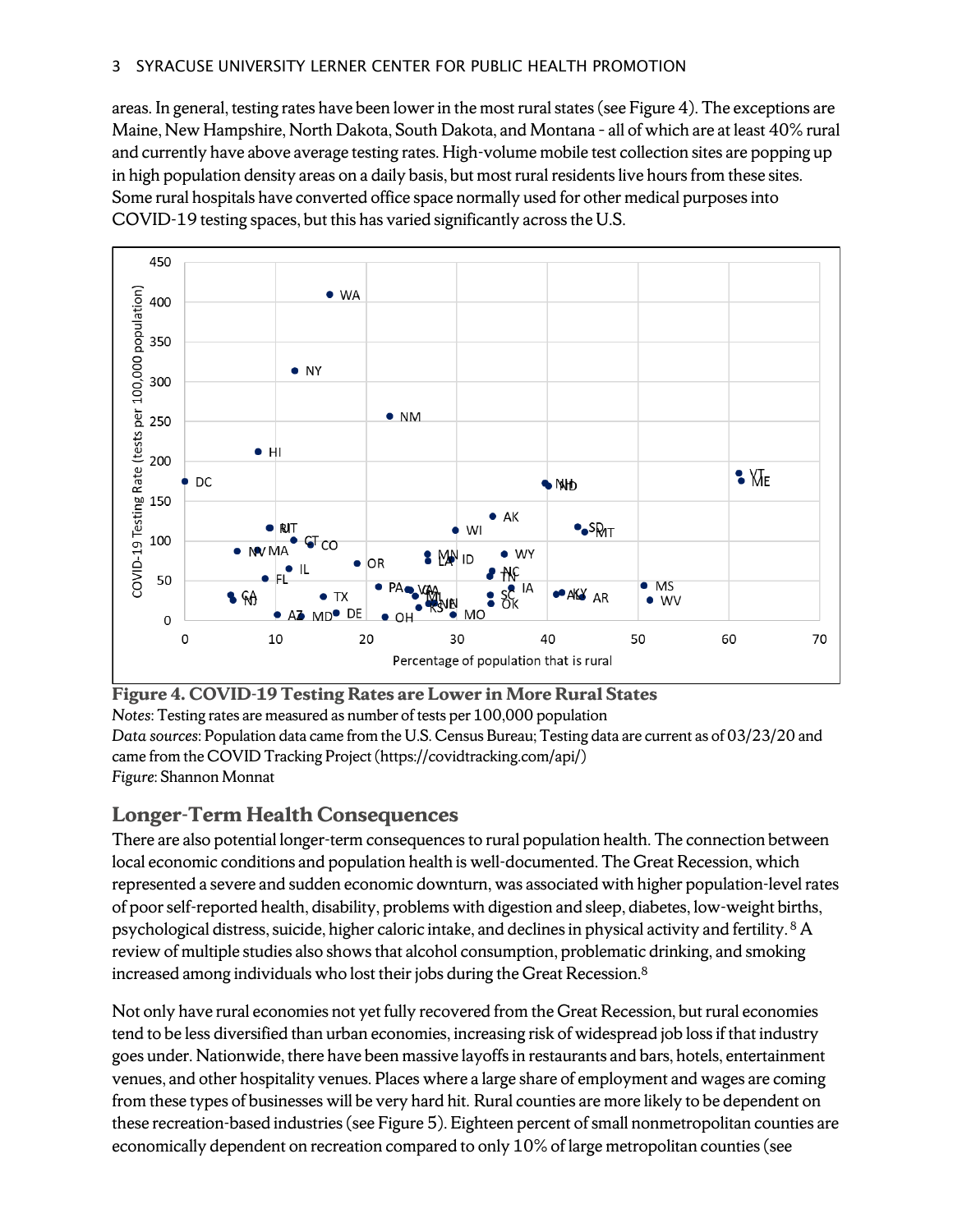Figure 6). This means that rural economies may be harder hit by business closures and unemployment and the subsequent negative health outcomes of these economic downturns.

Many rural hospitals, already stretched thin and on the brink of closure, may not survive from the financial hit of the coronavirus. Cancellations of regular doctor's visits by fearful patients and postponement of "non-urgent" elective medical procedures to prepare for a surge in coronavirus cases means that these hospitals are missing out on a substantial portion of their regular revenue. At the same time, hospitals are finding themselves in a positon to expend precious funds on high-cost personal protective equipment, such as masks and other essential resources. Many rural hospitals will not be able to withstand these financial losses for very long before shutting down for good.







**Figure 6. A Larger Share of Nonmetro Counties are Dependent on Recreation Industries**

Data Source: USDA Economic Research Service<sup>9</sup>; *Chart*: Shannon Monnat

In sum, several features of rural populations and places increase the chances that we will see high rates of COVID-19 mortality and other long-term health consequences in rural areas. However, not all rural places and populations are the same. Demographic and economic characteristics, health care capacity, economic resources, and policy responses vary widely across different rural communities. Responding quickly and comprehensively, even before a particular geographic area has any confirmed cases, will save lives.

Finally, the impacts of the coronavirus epidemic on rural communities will also have major implications for urban populations. Rural America supplies disproportionate shares of the nation's food, energy, military personnel, and natural amenity recreation. These are resources that urban America depends upon. Rural, urban, or somewhere in between - we are all in this together.

For additional useful information and resources, please see:

- U.S. Centers for Disease Control and Prevention: [www.cdc.gov/COVID19](http://www.cdc.gov/COVID19)
- Rural Health Information Hub<https://www.ruralhealthinfo.org/topics/covid-19>
- National Rural Health Association: <https://www.ruralhealthweb.org/programs/resources/covid-19-resources>